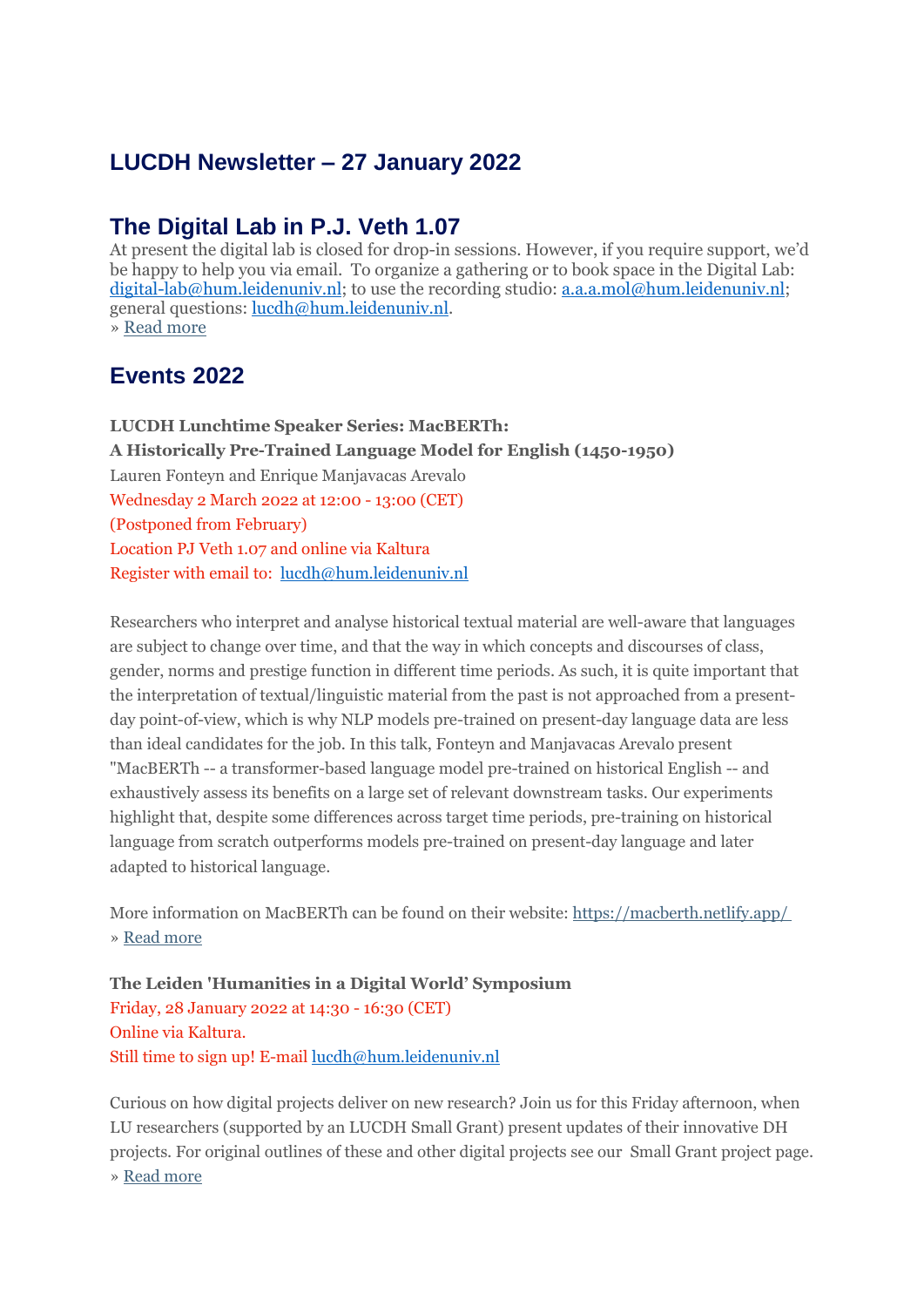#### **The 'Humanities and AI' Symposium**

New Date: Thursday, 7 April 2022 (morning) Tentative location: Kijkhuis, Leiden

We will keep you posted on the confirmed times and locations for this exciting program on the 'Humanities & AI' to be held in Leiden. The program will include external speakers, artistst and panel discusions.

#### **LUCDH Workshops**

Save the dates and register your interest for these workshops with an email to: [lucdh@hum.leidenuniv.nl](mailto:lucdh@hum.leidenuniv.nl)

**Introduction to R with Leticia Pablos Robles** Postponed.

**Nodegoat** 13:00 – 17:00 Friday, 22 April 2022

» Read [more](https://eur03.safelinks.protection.outlook.com/?url=https%3A%2F%2Fmailings.universiteitleiden.nl%2Ft%2Fd-l-aktiykl-ildrlkutiy-k%2F&data=04%7C01%7Ca.j.carter%40hum.leidenuniv.nl%7C4411698a10cf48e2a9bc08d9e18d56e7%7Cca2a7f76dbd74ec091086b3d524fb7c8%7C0%7C0%7C637788819442258702%7CUnknown%7CTWFpbGZsb3d8eyJWIjoiMC4wLjAwMDAiLCJQIjoiV2luMzIiLCJBTiI6Ik1haWwiLCJXVCI6Mn0%3D%7C3000&sdata=FmLMUxZtrubmtugAPTqsMAB1su%2FinC7emSBGCUdo9Zc%3D&reserved=0)

#### **Webinar - Utrecht University, CDH**

**CDH webinar: Studying Digital History as Cross-Disciplinary Trading Zones** 15:00 - 16:15 Friday, 18 February 2022 Online, please [register](https://eur03.safelinks.protection.outlook.com/?url=https%3A%2F%2Fmailings.universiteitleiden.nl%2Ft%2Fd-l-aktiykl-ildrlkutiy-u%2F&data=04%7C01%7Ca.j.carter%40hum.leidenuniv.nl%7C4411698a10cf48e2a9bc08d9e18d56e7%7Cca2a7f76dbd74ec091086b3d524fb7c8%7C0%7C0%7C637788819442414934%7CUnknown%7CTWFpbGZsb3d8eyJWIjoiMC4wLjAwMDAiLCJQIjoiV2luMzIiLCJBTiI6Ik1haWwiLCJXVCI6Mn0%3D%7C3000&sdata=O1IGuguiGAfpXNDvX1ncRC2U3i1RRNTYDjUfnnMUCgU%3D&reserved=0) for login details

As long as there have been computers, there have been scholars pulling at historians, challenging them to use these computers for historical research. Yet the role that computers can have in historical research is a matter of continuous debate. In his recently published book [Trading](https://eur03.safelinks.protection.outlook.com/?url=https%3A%2F%2Fmailings.universiteitleiden.nl%2Ft%2Fd-l-aktiykl-ildrlkutiy-o%2F&data=04%7C01%7Ca.j.carter%40hum.leidenuniv.nl%7C4411698a10cf48e2a9bc08d9e18d56e7%7Cca2a7f76dbd74ec091086b3d524fb7c8%7C0%7C0%7C637788819442414934%7CUnknown%7CTWFpbGZsb3d8eyJWIjoiMC4wLjAwMDAiLCJQIjoiV2luMzIiLCJBTiI6Ik1haWwiLCJXVCI6Mn0%3D%7C3000&sdata=N2xWQoSH0fBNIStNzIYN3ztzjKt5im1fiiU0kzrqce0%3D&reserved=0) Zones of Digital [History,](https://eur03.safelinks.protection.outlook.com/?url=https%3A%2F%2Fmailings.universiteitleiden.nl%2Ft%2Fd-l-aktiykl-ildrlkutiy-o%2F&data=04%7C01%7Ca.j.carter%40hum.leidenuniv.nl%7C4411698a10cf48e2a9bc08d9e18d56e7%7Cca2a7f76dbd74ec091086b3d524fb7c8%7C0%7C0%7C637788819442414934%7CUnknown%7CTWFpbGZsb3d8eyJWIjoiMC4wLjAwMDAiLCJQIjoiV2luMzIiLCJBTiI6Ik1haWwiLCJXVCI6Mn0%3D%7C3000&sdata=N2xWQoSH0fBNIStNzIYN3ztzjKt5im1fiiU0kzrqce0%3D&reserved=0) dr. Max [Kemman](https://eur03.safelinks.protection.outlook.com/?url=https%3A%2F%2Fmailings.universiteitleiden.nl%2Ft%2Fd-l-aktiykl-ildrlkutiy-p%2F&data=04%7C01%7Ca.j.carter%40hum.leidenuniv.nl%7C4411698a10cf48e2a9bc08d9e18d56e7%7Cca2a7f76dbd74ec091086b3d524fb7c8%7C0%7C0%7C637788819442414934%7CUnknown%7CTWFpbGZsb3d8eyJWIjoiMC4wLjAwMDAiLCJQIjoiV2luMzIiLCJBTiI6Ik1haWwiLCJXVCI6Mn0%3D%7C3000&sdata=SxhDsIPJjQjc33DCrOoSbczSxSS6Ym1hZ7Pf92BdSPY%3D&reserved=0) examines digital history collaborations and reflects on the positioning of digital history between the digital and the historical. In this online lecture, he will elaborate on the book and his approach to this subject. Kemman has a background in Artificial Intelligence, Computer Science and History.

More info & registration: Centre for Digital [Humanities](https://eur03.safelinks.protection.outlook.com/?url=https%3A%2F%2Fmailings.universiteitleiden.nl%2Ft%2Fd-l-aktiykl-ildrlkutiy-x%2F&data=04%7C01%7Ca.j.carter%40hum.leidenuniv.nl%7C4411698a10cf48e2a9bc08d9e18d56e7%7Cca2a7f76dbd74ec091086b3d524fb7c8%7C0%7C0%7C637788819442414934%7CUnknown%7CTWFpbGZsb3d8eyJWIjoiMC4wLjAwMDAiLCJQIjoiV2luMzIiLCJBTiI6Ik1haWwiLCJXVCI6Mn0%3D%7C3000&sdata=ImpzB%2Bmc9ek4MJ%2Bh16Nm5GjOw5yJAh11ykMp438RR4g%3D&reserved=0) | CDH Webinar: Studying Digital History as [Cross-Disciplinary](https://eur03.safelinks.protection.outlook.com/?url=https%3A%2F%2Fmailings.universiteitleiden.nl%2Ft%2Fd-l-aktiykl-ildrlkutiy-x%2F&data=04%7C01%7Ca.j.carter%40hum.leidenuniv.nl%7C4411698a10cf48e2a9bc08d9e18d56e7%7Cca2a7f76dbd74ec091086b3d524fb7c8%7C0%7C0%7C637788819442414934%7CUnknown%7CTWFpbGZsb3d8eyJWIjoiMC4wLjAwMDAiLCJQIjoiV2luMzIiLCJBTiI6Ik1haWwiLCJXVCI6Mn0%3D%7C3000&sdata=ImpzB%2Bmc9ek4MJ%2Bh16Nm5GjOw5yJAh11ykMp438RR4g%3D&reserved=0) Trading Zones (uu.nl)